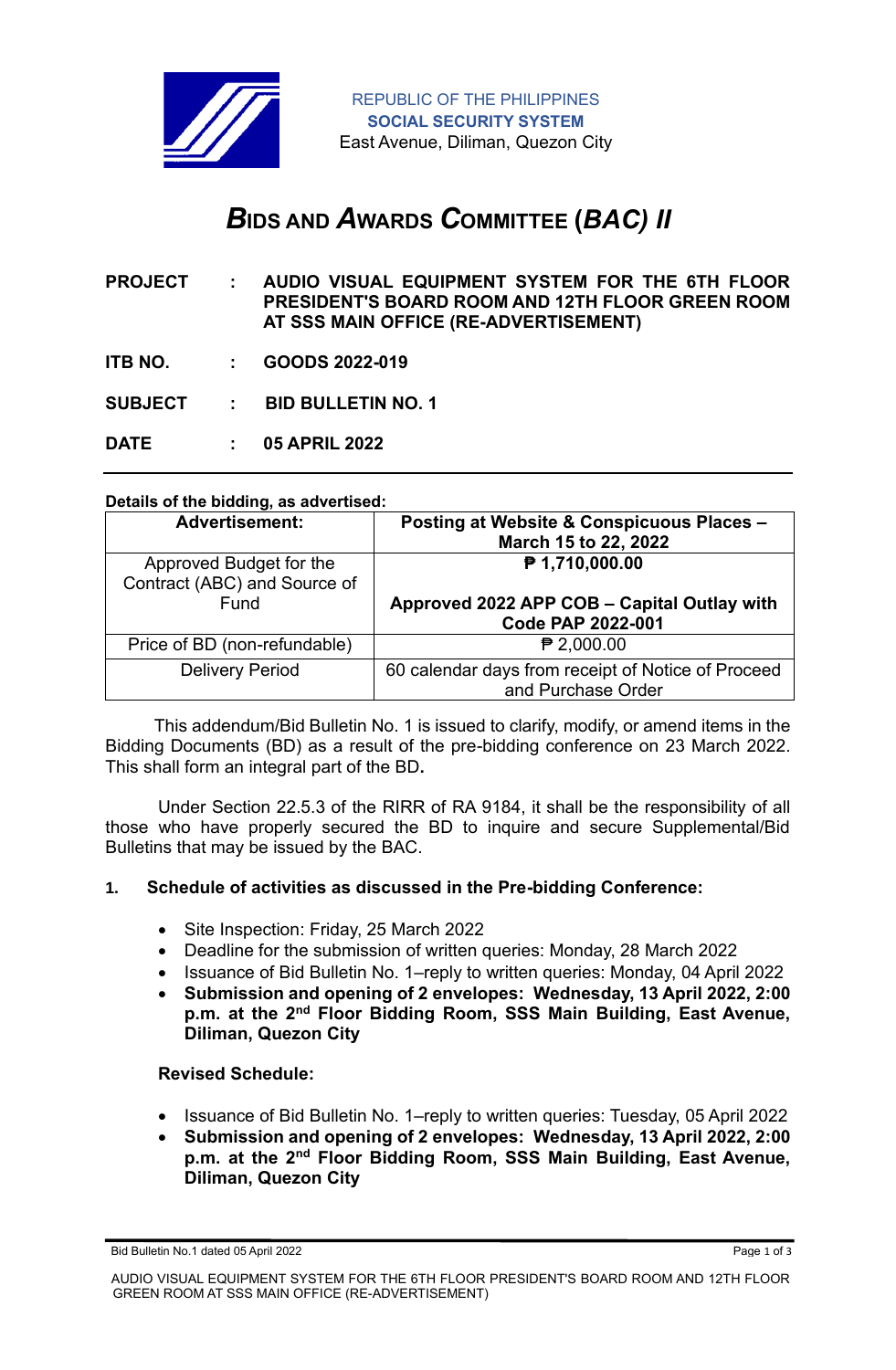**Only one company representative is allowed to attend the manual opening of bids. Other company representative may witness the opening of bids through Microsoft Teams. Kindly coordinate with the BAC Secretariat for the details.**

# **2. Amendments/Clarifications - Annex "A"**

## **3. Documentary Requirements**

#### **a. 1 st Envelope**

a.1 PhilGEPS Certificate of Registration and membership.

In case of uploaded document/s, which validity period had already expired, submit the updated document/s.

- a.2 Statement of all its Ongoing Government and Private Contracts, including contracts awarded but not yet started, if any, whether similar or not similar in nature and complexity to the contract to be bid;
- a.3 Statement of Single Largest Completed Contract (SLCC) similar to the project to be bid, **with supporting documents**, equivalent to at least **50% of the ABC**, completed **within five (5) years** prior to the submission and opening of bids, adjusted by the bidder to current prices using PSA's consumer price index;

For this purpose, similar contracts shall refer to Supply, Delivery and Installation of Audio Visual System/IT Equipment.

- a.4 NFCC Computation or committed Line of Credit (form supplied)
- a.5 JVA, in case of Joint Venture Class "B" Documents (Each partner of the joint venture shall submit the legal eligibility documents. The submission of technical and financial eligibility documents by any of the joint venture partners constitute compliance, except for SSS Clearance that must be complied by all JV partners);
- a.6 Bid Security (2% of the ABC for Cash or Manager's/Cashier's Check payable to SSS or Bank Draft of the ABC, 5% of the ABC for Surety Bond **or** Bid Securing Declaration – form supplied) and **a copy of the Authority to Notarize from the Notary Public).**
- a.7 Technical Documents project requirements
	- Section VI Schedule of Requirements (page 28)
	- Section VII Statement of Compliance with the Technical Specifications (pages 29 to 39)
- a.8 Omnibus Sworn Statement **and a copy of the Authority to Notarize from the Notary Public.**
- a.9 Foreign ownership limited to those allowed under the rules may participate in this Project, provided must submit any of the following:
	- Copy of Treaty, International or Executive Agreement; Or
	- Certification from the relevant government office of their country stating that Filipinos are allowed to participate in government procurement activities for the same item or product.

Bid Bulletin No.1 dated 05 April 2022 **Page 2 of 3 Page 2 of 3** 

AUDIO VISUAL EQUIPMENT SYSTEM FOR THE 6TH FLOOR PRESIDENT'S BOARD ROOM AND 12TH FLOOR GREEN ROOM AT SSS MAIN OFFICE (RE-ADVERTISEMENT)